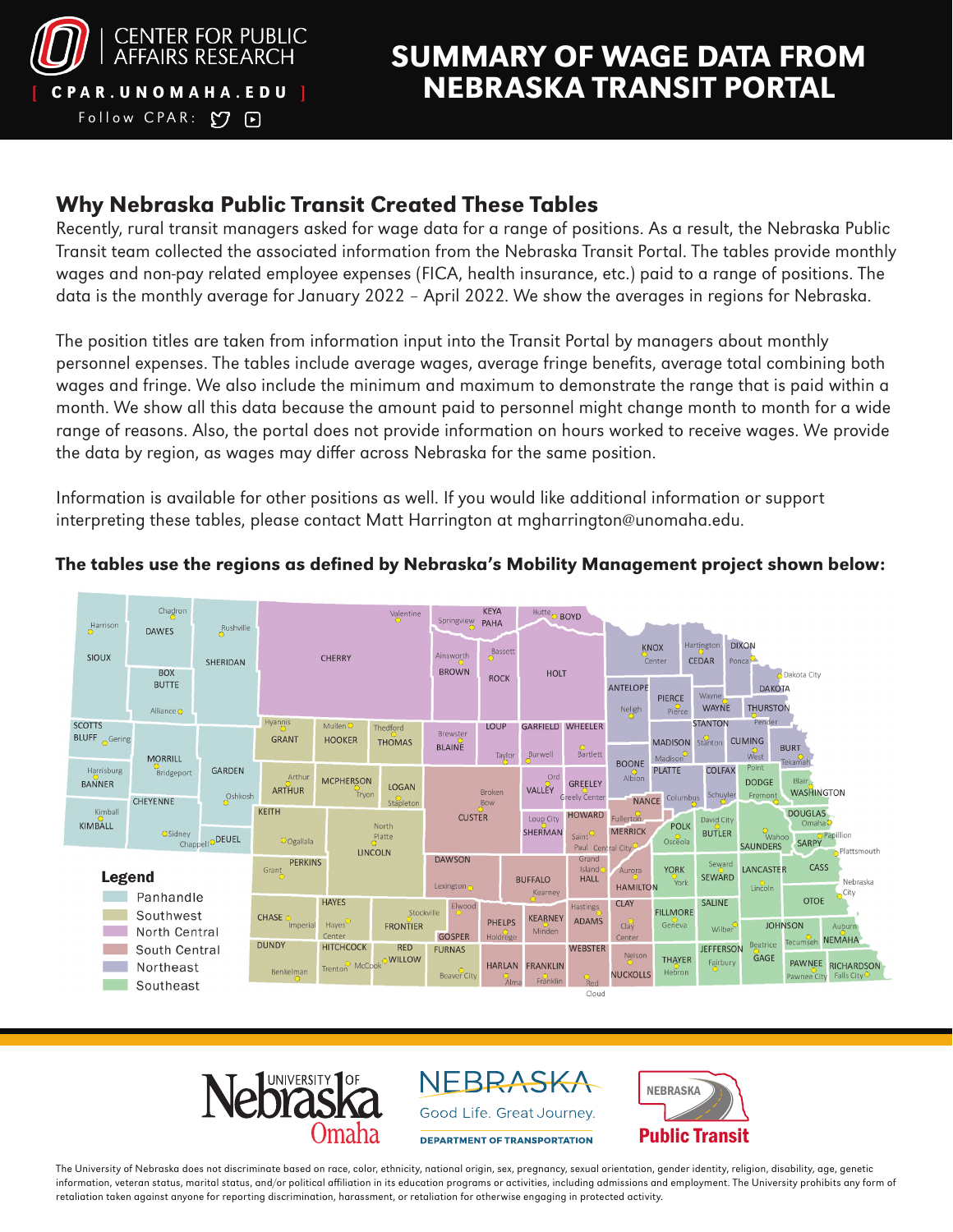## MANAGER (monthly averages)

|                      | <b>Average</b><br>of Wages | <b>Average</b><br>of Fringe | <b>Average</b><br>of Total | <b>Minimum</b><br>of Total | <b>Maximum</b><br>of Total |
|----------------------|----------------------------|-----------------------------|----------------------------|----------------------------|----------------------------|
| <b>JANUARY</b>       |                            |                             |                            |                            |                            |
| <b>Northeast</b>     | \$2,451.50                 | \$1,378.34                  | \$3,829.84                 | \$1,424.20                 | \$6,235.47                 |
| Panhandle            | \$1,707.29                 | \$768.50                    | \$2,475.79                 | \$471.77                   | \$4,479.80                 |
| <b>South Central</b> | \$410.69                   | \$33.66                     | \$444.35                   | \$444.35                   | \$444.35                   |
| Southeast            | \$1,324.78                 | \$758.12                    | \$2,082.90                 | \$306.63                   | \$5,003.86                 |
| Southwest            | \$723.04                   | \$303.09                    | \$1,026.13                 | \$585.72                   | \$1,807.38                 |
| <b>FEBRUARY</b>      |                            |                             |                            |                            |                            |
| <b>North Central</b> | \$1,080.00                 | \$364.50                    | \$1,444.50                 | \$1,444.50                 | \$1,444.50                 |
| <b>Northeast</b>     | \$3,623.35                 | \$883.52                    | \$4,506.87                 | \$1,677.39                 | \$6,235.47                 |
| <b>Panhandle</b>     | \$1,311.90                 | \$655.44                    | \$1,967.33                 | \$278.13                   | \$3,656.53                 |
| <b>South Central</b> | \$558.48                   | \$44.04                     | \$602.52                   | \$602.52                   | \$602.52                   |
| Southeast            | \$1,093.00                 | \$562.71                    | \$1,655.71                 | \$65.04                    | \$4,847.49                 |
| Southwest            | \$627.11                   | \$294.90                    | \$922.01                   | \$505.75                   | \$1,686.08                 |
| <b>MARCH</b>         |                            |                             |                            |                            |                            |
| <b>Northeast</b>     | \$1,417.08                 | \$108.39                    | \$1,525.47                 | \$1,525.47                 | \$1,525.47                 |
| <b>Panhandle</b>     | \$2,860.63                 | \$1,497.84                  | \$4,358.47                 | \$4,358.47                 | \$4,358.47                 |
| <b>South Central</b> | \$497.60                   | \$38.20                     | \$535.80                   | \$535.80                   | \$535.80                   |
| Southeast            | \$2,329.17                 | \$648.39                    | \$2,977.56                 | \$2,406.24                 | \$3,548.88                 |
| Southwest            | \$512.00                   | \$70.72                     | \$582.72                   | \$582.72                   | \$582.72                   |
| <b>APRIL</b>         |                            |                             |                            |                            |                            |
| <b>Panhandle</b>     | \$3,915.66                 | \$1,463.93                  | \$5,379.59                 | \$5,314.60                 | \$5,444.57                 |



NEBRASKA Good Life. Great Journey.

DEPARTMENT OF TRANSPORTATION



The University of Nebraska does not discriminate based on race, color, ethnicity, national origin, sex, pregnancy, sexual orientation, gender identity, religion, disability, age, genetic information, veteran status, marital status, and/or political affiliation in its education programs or activities, including admissions and employment. The University prohibits any form of retaliation taken against anyone for reporting discrimination, harassment, or retaliation for otherwise engaging in protected activity.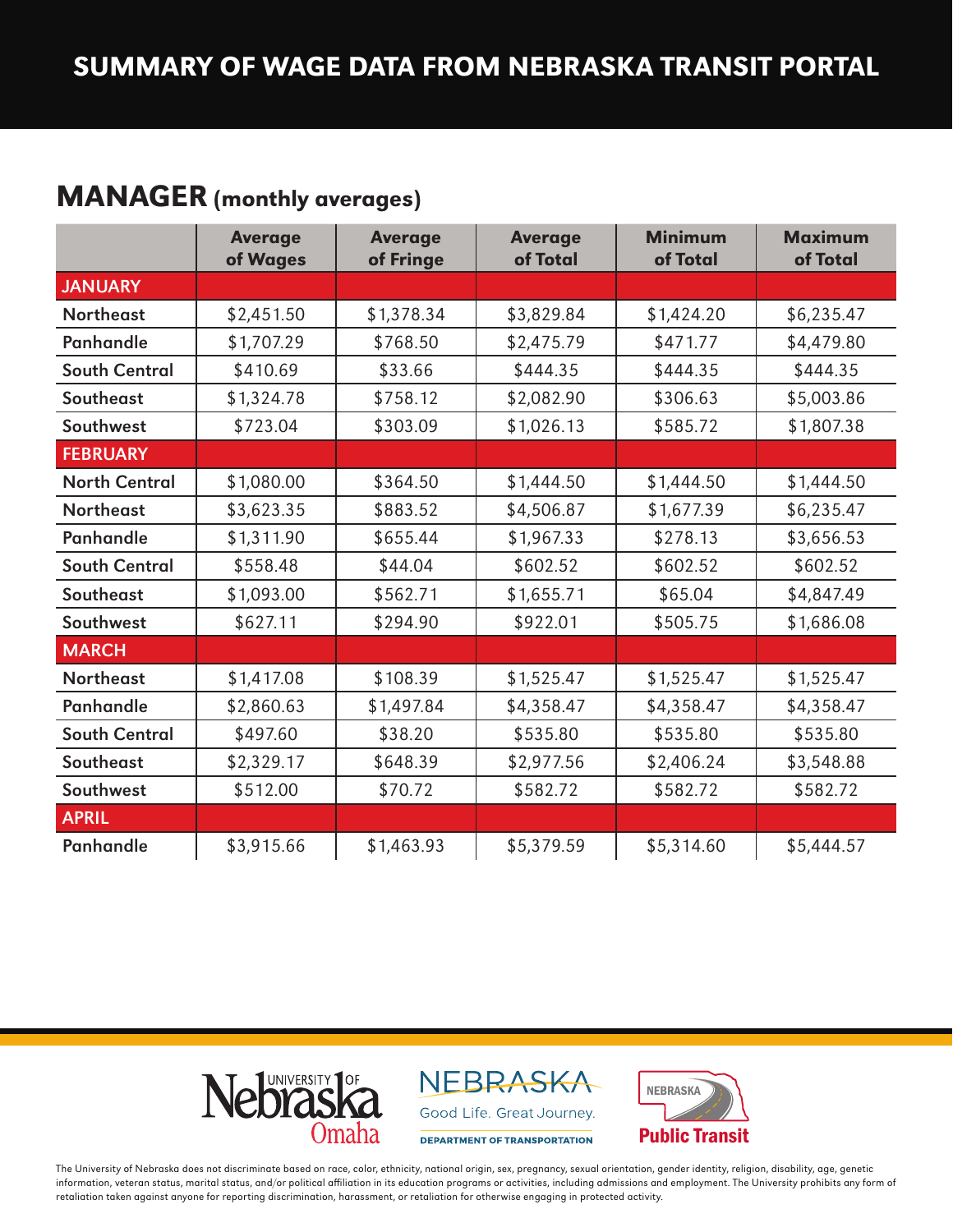# DISPATCHER (monthly averages)

|                      | <b>Average</b><br>of Wages | <b>Average</b><br>of Fringe | <b>Average</b><br>of Total | <b>Minimum</b><br>of Total | <b>Maximum</b><br>of Total |
|----------------------|----------------------------|-----------------------------|----------------------------|----------------------------|----------------------------|
| <b>JANUARY</b>       |                            |                             |                            |                            |                            |
| <b>North Central</b> | \$2,467.23                 | \$633.21                    | \$3,100.43                 | \$2,001.48                 | \$4,199.38                 |
| <b>Northeast</b>     | \$744.89                   | \$59.42                     | \$804.31                   | \$227.35                   | \$1,286.37                 |
| <b>Panhandle</b>     | \$834.26                   | \$420.04                    | \$1,254.29                 | \$109.00                   | \$4,148.81                 |
| <b>South Central</b> | \$832.65                   | \$189.43                    | \$1,022.08                 | \$2.00                     | \$3,199.73                 |
| Southeast            | \$1,773.29                 | \$657.48                    | \$2,430.78                 | \$344.48                   | \$5,358.83                 |
| Southwest            | \$1,025.23                 | \$512.48                    | \$1,537.71                 | \$71.40                    | \$4,506.92                 |
| <b>FEBRUARY</b>      |                            |                             |                            |                            |                            |
| <b>North Central</b> | \$2,176.20                 | \$610.94                    | \$2,787.14                 | \$1,374.89                 | \$4,199.38                 |
| <b>Northeast</b>     | \$1,443.26                 | \$257.22                    | \$1,700.48                 | \$31.35                    | \$3,403.56                 |
| <b>Panhandle</b>     | \$934.26                   | \$502.60                    | \$1,436.85                 | \$96.90                    | \$3,926.87                 |
| <b>South Central</b> | \$1,208.30                 | \$321.64                    | \$1,529.94                 | \$99.90                    | \$3,799.22                 |
| Southeast            | \$1,308.49                 | \$632.57                    | \$1,941.05                 | \$145.53                   | \$5,381.49                 |
| Southwest            | \$1,582.25                 | \$822.93                    | \$2,405.18                 | \$66.64                    | \$5,402.13                 |
| <b>MARCH</b>         |                            |                             |                            |                            |                            |
| <b>North Central</b> | \$3,075.19                 | \$1,124.18                  | \$4,199.37                 | \$4,199.37                 | \$4,199.37                 |
| <b>Northeast</b>     | \$2,723.46                 | \$295.46                    | \$3,018.92                 | \$616.28                   | \$7,271.14                 |
| <b>Panhandle</b>     | \$1,108.42                 | \$530.55                    | \$1,638.97                 | \$114.65                   | \$4,443.75                 |
| <b>South Central</b> | \$1,162.08                 | \$315.17                    | \$1,477.24                 | \$56.36                    | \$3,799.25                 |
| Southeast            | \$1,404.68                 | \$680.29                    | \$2,084.96                 | \$64.04                    | \$5,390.02                 |
| Southwest            | \$2,098.27                 | \$1,004.85                  | \$3,103.11                 | \$196.67                   | \$5,402.34                 |
| <b>APRIL</b>         |                            |                             |                            |                            |                            |
| <b>Panhandle</b>     | \$3,540.00                 | \$1,412.10                  | \$4,952.10                 | \$4,952.10                 | \$4,952.10                 |



NEBRASKA Good Life. Great Journey.

DEPARTMENT OF TRANSPORTATION



The University of Nebraska does not discriminate based on race, color, ethnicity, national origin, sex, pregnancy, sexual orientation, gender identity, religion, disability, age, genetic information, veteran status, marital status, and/or political affiliation in its education programs or activities, including admissions and employment. The University prohibits any form of retaliation taken against anyone for reporting discrimination, harassment, or retaliation for otherwise engaging in protected activity.